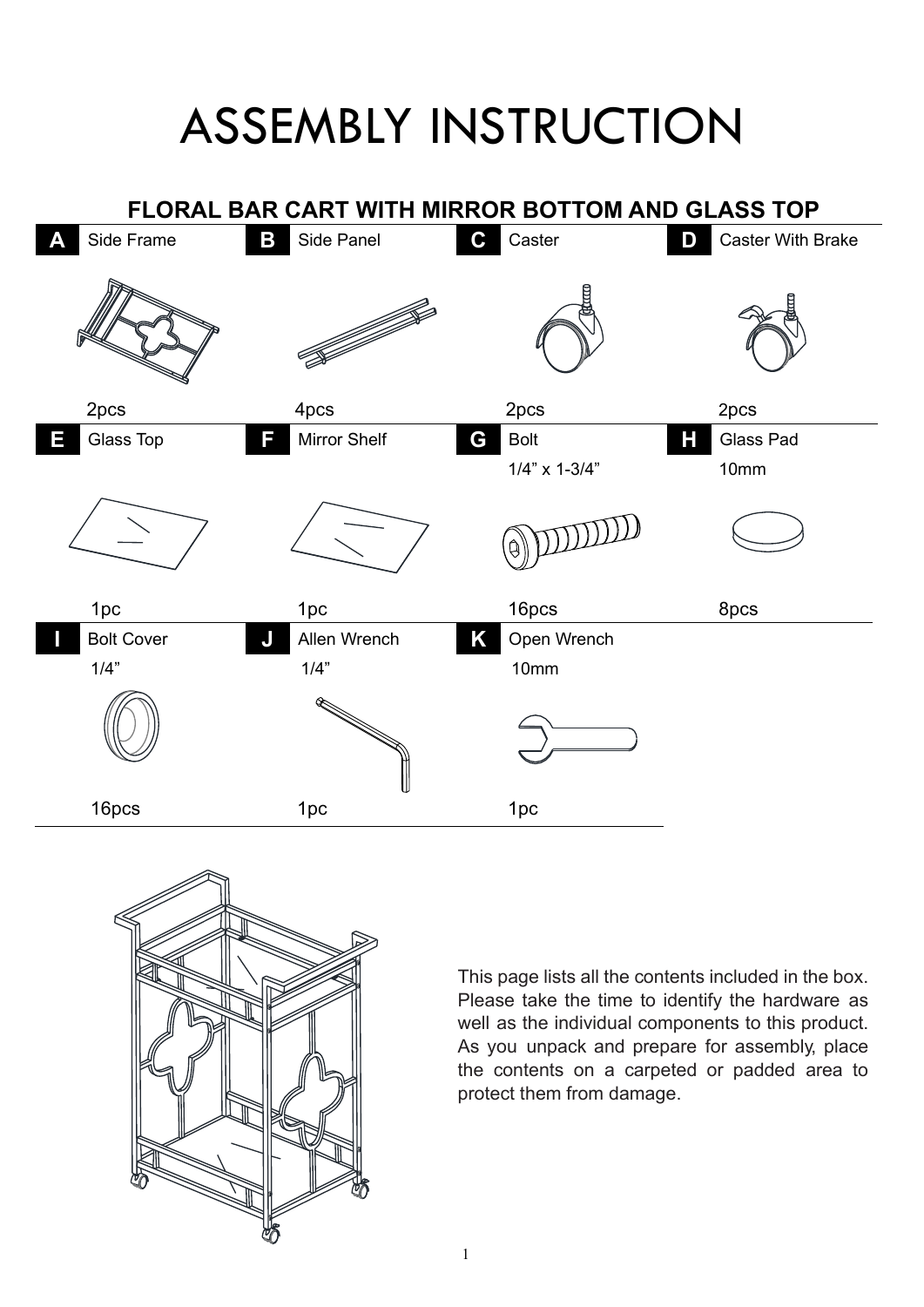Attach Side Panel (B) to Side Frame (A) by Bolt (G) and Allen Wrench (J) as shown.



Attach Caster (C) and Caster With Brake (D) to the bottom of Side Frame (A) by Open Wrench (K) as shown.



**1**

**2**